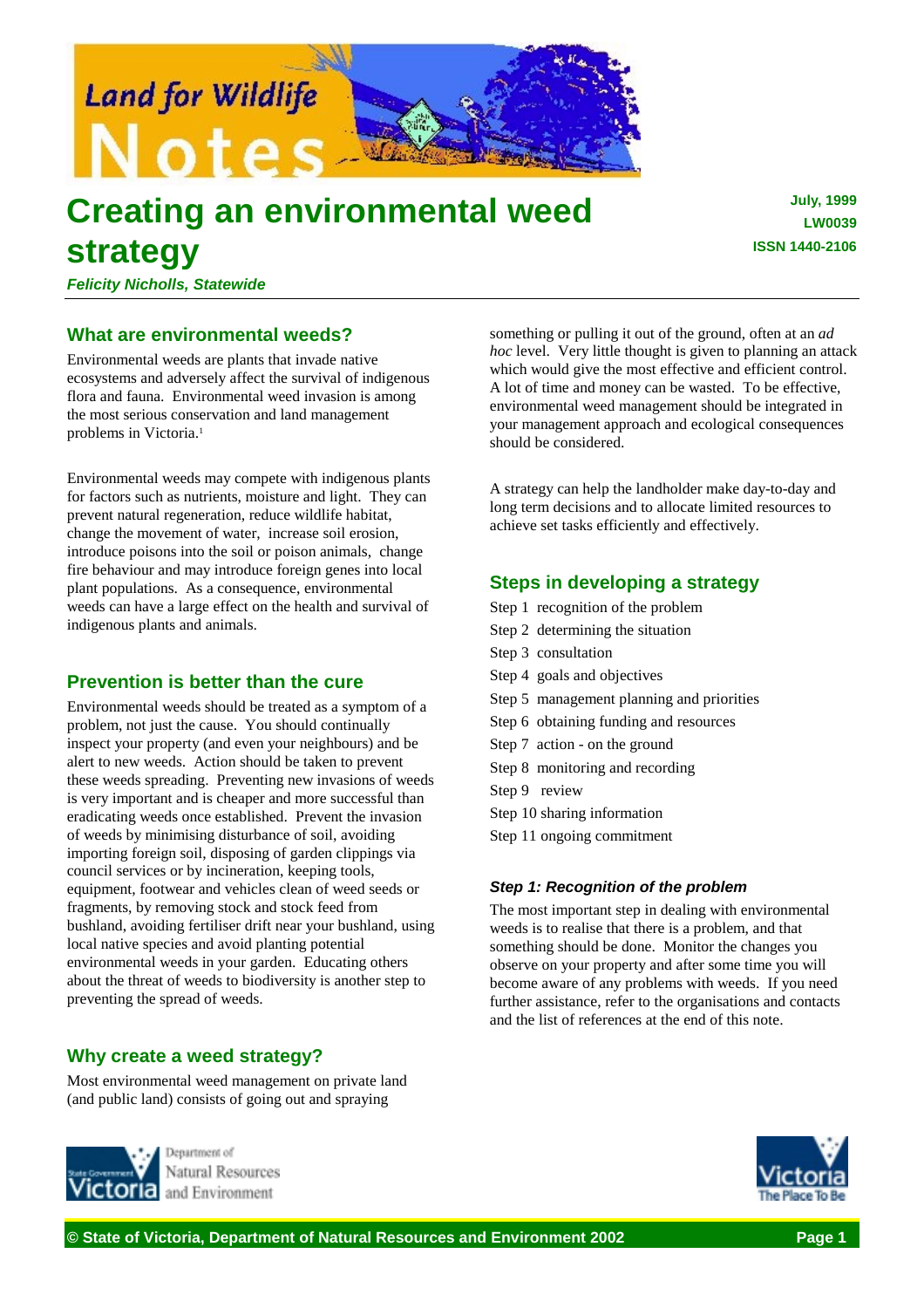

Blackberries surrounding dam. Spreading towards remnant. Provides protection and nesting sites for wrens, as well as site of fox den.

Remnant box-stringybark bush with annual grasses, blackberries (spreading from paddock), broom and garden escapees such as ivy.

Remnant box-stringybark bush (healthy section with very few weeds) with intact ground flora (orchids, native grasses) and a good understorey layer (wattles). Sightings of Tuans and Regent Honeyeaters. Resident Sugar Gliders.

## *Step 2: Determining the situation -*

## *Collecting information*

It is your choice as to how much detail you wish to collect. You may wish to just put information on a simple map, or to do just a written report or both.

## *Define the planning area*

Identify the geographic area of concern and map it. At this stage, you should decide whether you should look at the area within your fenceline, at a Landcare group level or at a catchment area.

You can decide if you would like to draw your own base map, use an existing topographic map or consider overlaying information over aerial photographs.

## *Who is responsible? -*

if you are looking beyond your fenceline, identify who owns and manages the land/water and all the people who use that area.

## *Environmental information*

*Environmental weeds* - list all weeds found on the site and collate as much information about each species. If you are not sure about the identification of weeds, seek advice from others; Department of Natural Resources and Environment (NRE) staff, local naturalists or send specimens to the Herbarium at the Royal Botanic Gardens, or use the references listed at the end of this note. The following points should be noted;

- current weed distribution and abundance (map if possible). Plant lists, including weeds, can be obtained from your local municipal environmental officer, or the Flora Information System, NRE(see contacts).
- is it declared noxious? legal requirements.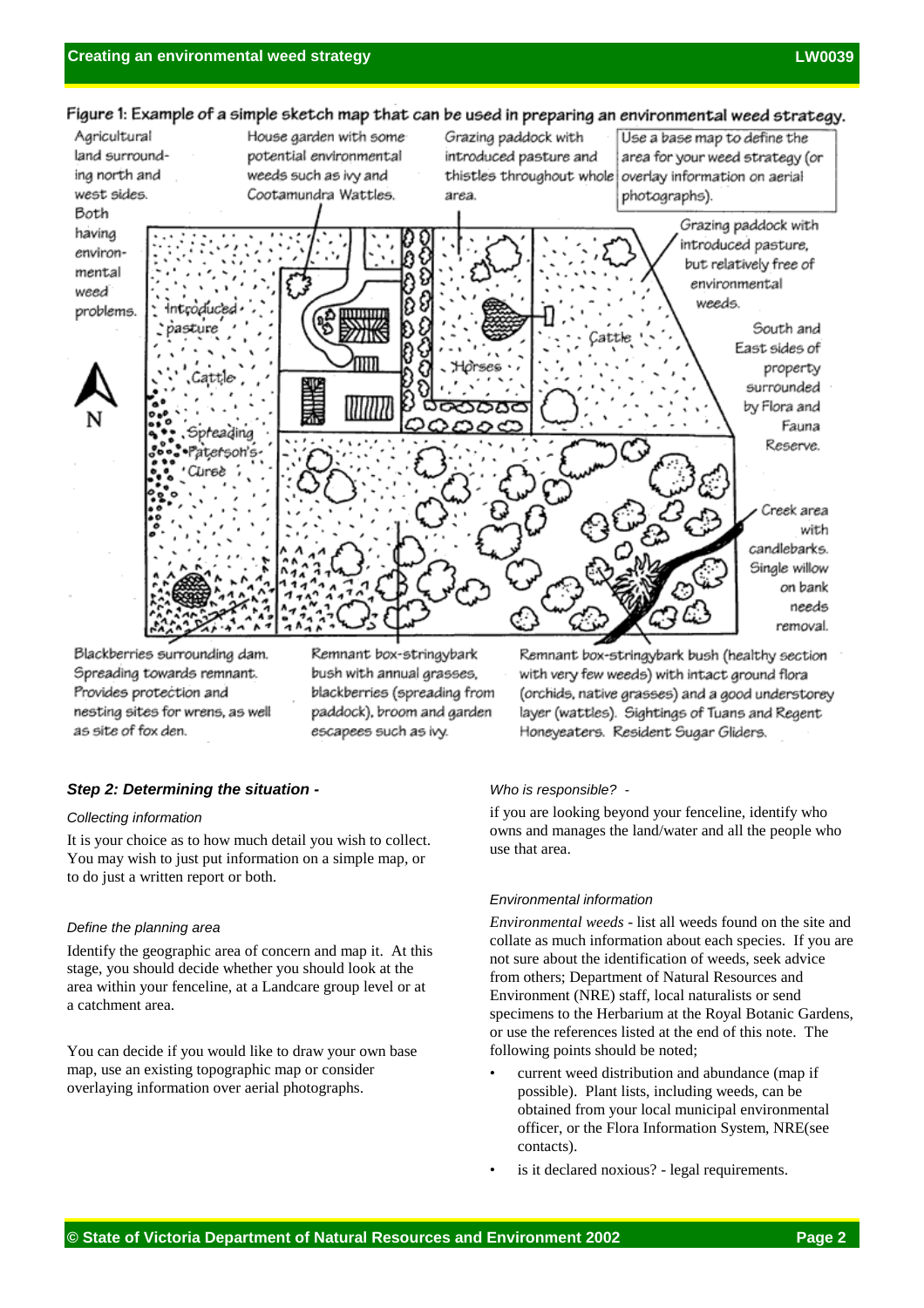- ecological and biological information such as life history, tolerance to light, response to fire, habitat preferences, rate of spread and mechanisms for dispersal. For example, being aware of the life history of thistles, Ragwort or Paterson's Curse will allow you to direct your energies towards removing these plants at the rosette stage, rather than the upright stage (easier, cheaper and far less herbicide, if any, is used). Contact DNRE & local council for weed brochures.
- impact on the ecosystem such as changes to structure and composition of invaded communities, changes to hydrological, light and fire regimes, plant interactions, competition and recruitment, and plant and animal interactions including pest animals (e.g. the use of blackberries by wrens and foxes).
- known management options such as prevention methods, treatment techniques, best time for control, best integrated managment strategy, follow up and replacement indigenous plants.

## *Pest animals -*

List all pest animals and their population levels. Foxes spread blackberry seeds in their droppings while rabbits create disturbed areas suitable for weed invasion.

#### *Fire history*

Record (map if possible) the fire frequency, location and intensity of all types of fires, whether wildfire or management fires. Fire is a disturbance that can encourage weeds or treat them.

#### *Indigenous flora and fauna -*

List the flora and fauna and map communities if possible.

### *Significant species and communities*

List any important species and communities, with conservation ratings (e.g. rare) and map if possible.

#### *Surrounding land / water use*

Think about what happens on the land and water bodies around or in your site and what problems could occur. Map these.

## *Built structures and modified sites*

Map these since these are all prime weed sites, eg roads, drains, stockyards, water troughs, gates. Is there adequate access to the sites?

#### *Other values or features*

Map waterways, wetlands, geological features, etc.

#### *Financial situation -*

look at your current budget and availability of external funding or sponsorship.

#### *Human resource situation*

Consider who can help you; no-one, your family, the community, volunteers (Australian Trust for Conservation Volunteers, Volunteers in Conservation), government staff, contractors, consultants and employment schemes (LEAP, prisoners etc). It is important to consider if you are fit enough to do the job yourself.

#### *Physical resources*

List tools and equipment, herbicides in store (check useby-dates), mulch sources and supply of indigenous plants to replace weeds.

## *Step 3: Consultation*

Consult widely. The more people you talk to, the more information and ideas you will have. You may wish to talk to neighbours, community groups, interest groups, government officers (federal, state and local), neighbouring land managers (eg National Parks), agencies, organisations and utilities (water boards, companies supplying gas, electricity or telephones, Regional Catchment and Land Protection Boards etc), CFA and schools.

## *Step 4: Goals and objectives*

Setting goals will help you determine why and how you are going to tackle an environmental weed problem. You may like to set 5 or 10 year goals (e.g. to control all weeds in my forest patch in 10 years time). Objectives outline how you are going to reach this goal (e.g. to stop stock grazing in forest, to control weeds around the edge of the forest).

## *Step 5: Management planning and priorities (planning what you want to do)*

#### *Determine the management approach*

The next step is to decide which management approach you wish to take. Most weed management in the past, has been treatment based, usually in the form of treating individual weeds or infected areas with herbicide or manual removal or both, without carrying out follow-up works or rehabilitation. This approach usually gives a short-term solution and is based on treating the symptom and not the cause.

The preferred management approach is a strategic and integrated one which takes into consideration the dynamics of the ecosystem you are working with. Look at the 'big picture' and consider all issues related to its management.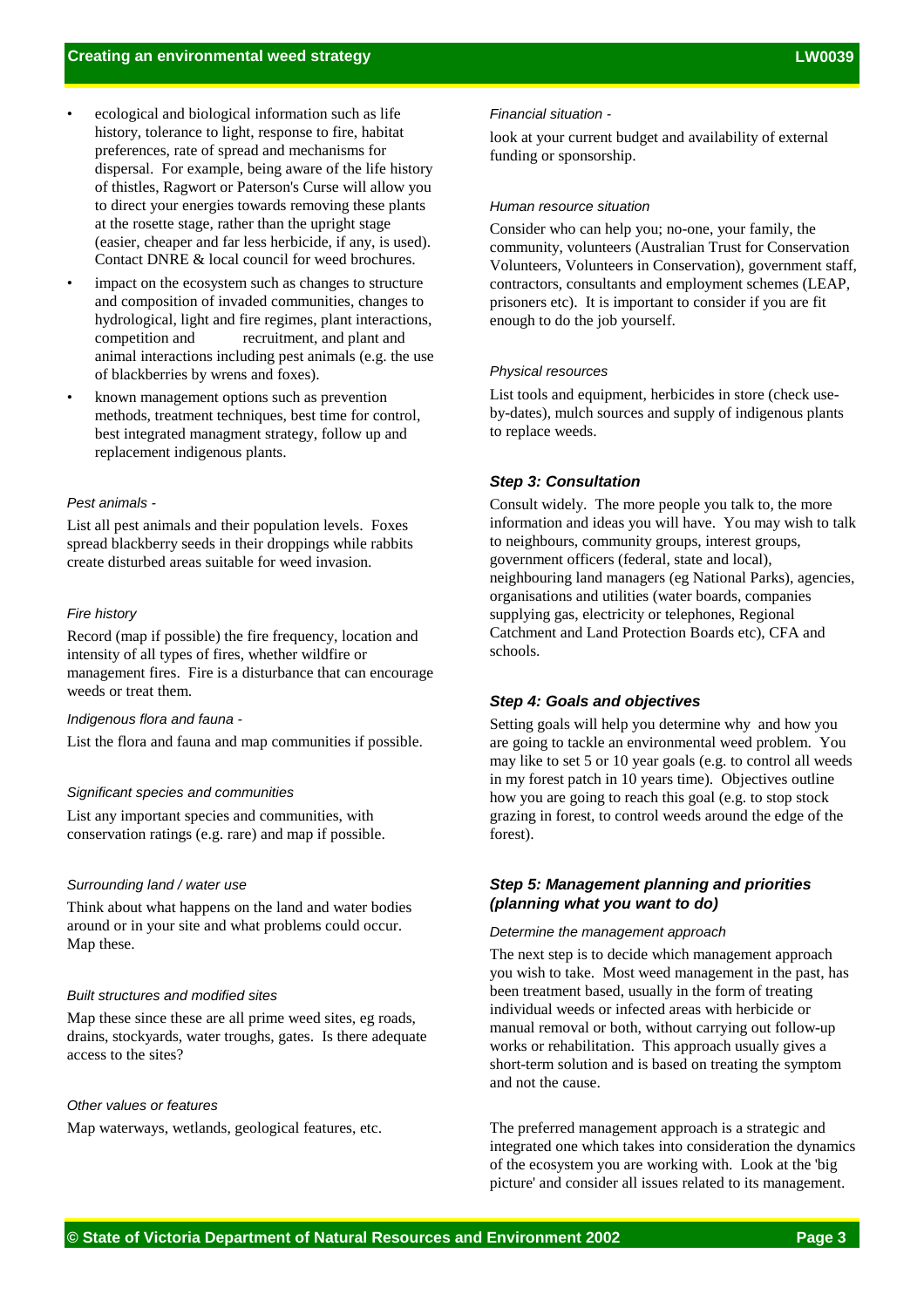Integrate other management programs with your approach, such as pest animals, fire and recreation and utilise as many treatment methods as possible. Consider the ecological effects of your management and how removing weeds will affect wildlife. For example, it may be better to drill and fill with herbicide weeds such as boxthorn, rather than cut them down, so that the structure can remain as wildlife habitat. Think about why this weed is growing here and how the natural balance of the ecosystem has been affected.

#### *What are you going to do first?*

There are a number of things to consider when determining management priorities.

## Consider:

the background information you have gathered including maps, lists, observations

which are the most threatening environmental weeds (ie those that are invasive, have a high impact on the environment, have a rapid rate of spread)?

which are your highest priority sites (sites you may need to attend first that have a high biological significance)? Refer to *Land for Wildlife* Note No. 40 How healthy is your bushland?

To help you decide on your priorities, it is also important to:

eliminate potentially threatening weeds before or as they expand

eliminate potentially threatening environmental weeds where action is likely to be successful

• control environmental weeds in small infestations before they have produced seed or other propagules

control environmental weeds in areas of high conservation value.

• contain known environmental weeds by securing/protecting uninfested areas

#### *Design appropriate actions*

The following principles, techniques and options will help you determine your plan of action.

Basic management principles

- Prevention and early intervention will reduce considerable future costs.
- Identify the cause(s) of the problem. Weeds are usually a symptom of another problem such as burning practices, grazing or planting invasive species in gardens.
- Consider what the wildlife will use when you remove weeds. It may be appropriate to remove the weeds

and replace with appropriate indigenous plants at the same time.

- Are your actions benefiting the ecosystem? Using large amounts of herbicides may be harmful to some species, such as frogs. Your actions may be causing more harm than good, even though they make you feel better because you are doing something visible.
- Look beyond boundaries. Weeds don't distinguish between fences and other management boundaries.
- Start at the top of your best habitat. Start treatment at the top of a catchment to avoid reinfestation of lower areas through seed roll (gravity) and by being washed down slopes and watercourses.
- Hygiene is important. Remember to keep your tools, vehicles, boots and clothing clean of weed seeds, etc.
- Minimise site disturbance (particularly soil) which will reduce the opportunity for more weeds to establish at the site.
- Work from most intact habitat, since prevention of degradation is cheaper than eventual rehabilitation.

#### *Treatment options*

Options for treatment will not be discussed in this Note. However, you can find out about this from various contacts and agencies such as;

- state government officers (such as NRE)
- local government environmental officers
- chemical companies
- books and brochures

You can choose from a variety of techniques such as slashing, mowing, hand-pulling, grazing, chemical control, scalping, fire, heat, smothering, moisture and nutrient manipulation. See references and contacts.

## *Determine time lines*

How long are you going to take to reach your goals? Develop a weed calendar which includes flowering times and times for best treatment. This will help you determine what to do each month and when attention should be given to the priority species. Relate this to flowering/seeding times of indigenous plants, to make decisions on timing for activities such as burning and slashing.

#### *Prepare your management plan*

Write down your plans of action, as simply as you like, and make sure everyone involved has access to this plan. Write down your goals and objectives, record priority actions, dates of action, results and follow up. Make sure you include actions such as rehabilitation and any maps and tables you have produced in your plan. Keep all the information that you researched together with your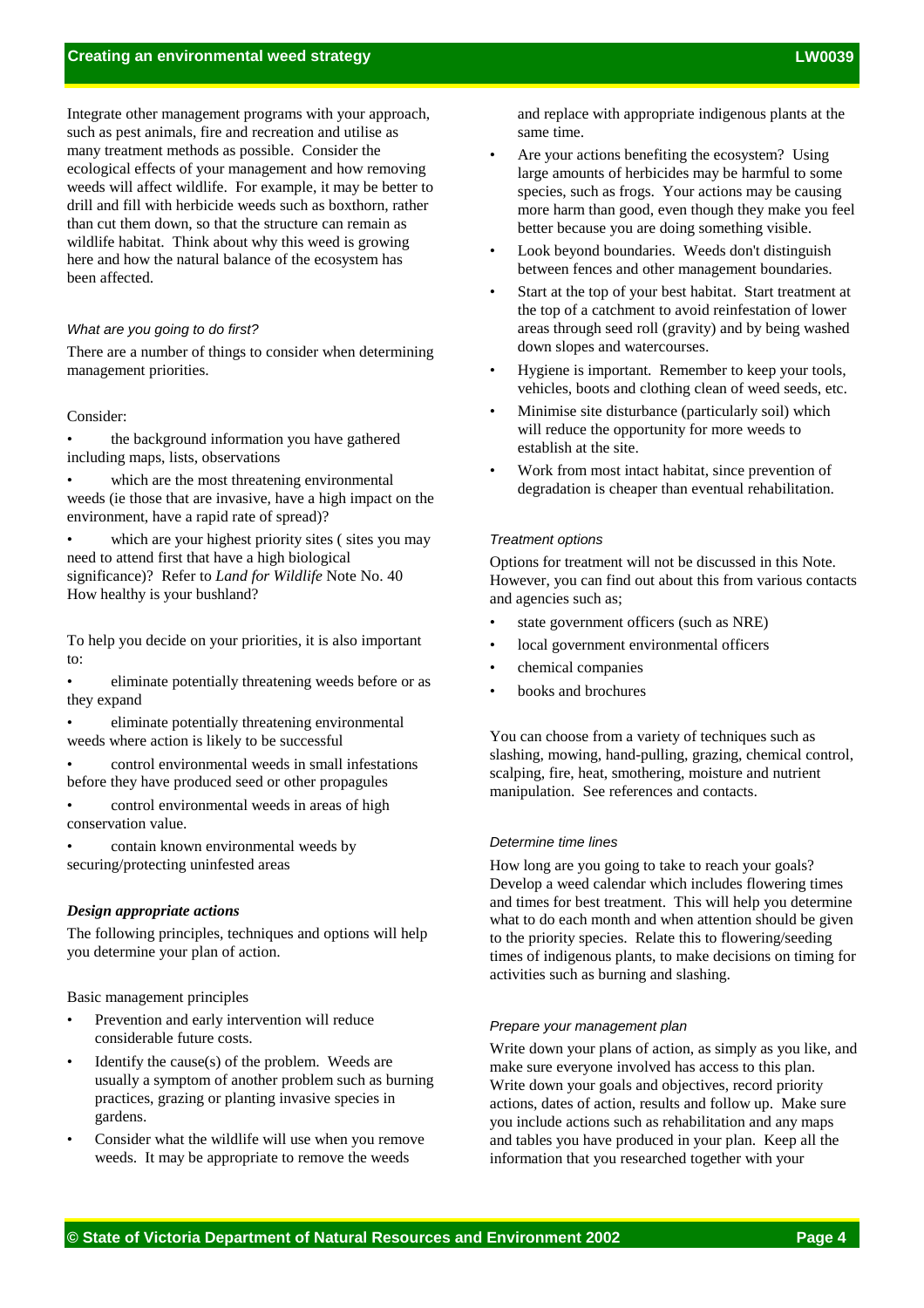management plan or make sure it is filed away for future reference.

## *Step 6: Obtaining funding and resources*

Identify funding sources and when making your application, use your management plan or strategy to support your case. Contact your local *Land for Wildlife* Extension officer for more information. *Land for Wildlife* News 3:2 p 8-9 lists various incentives and grants.

Primary producers can make taxation claims for expenses relating to activities that contribute to the control of land degradation, including the control of weed pests (Section 75D of the Income Tax Assessment Act, seek advice from your tax agent).

## *Step 7: Action on the ground*

#### *Implement treatments*

There are various ways to implement the treatments; by yourself, with your family, your neighbours, your landcare group, contractors such as herbicide applicators or volunteers. Volunteers are valuable allies in the fight against environmental weeds. Contact Australian Trust for Conservation Volunteers or the NRE's Volunteers in Conservation program (see contact list).

## *Rehabilitate the site*

There is the chance that, once you remove an environmental weed from natural vegetation, that it may be replaced by the same or different species. By encouraging the site to rehabilitate naturally or revegetating with plants grown from local seed stock, this problem may be avoided. Rehabilitation can also replace habitat and food that the weeds provided for wildlife, e.g. Gang Gang Cockatoos eating Hawthorn berries. Replace blackberries, which can be protective habitat for wrens and other wildlife, with prickly hakeas or wattles. Rehabilitation should be occurring continuosly through your strategy and not just at the end.

## *Step 8: Monitoring and recording*

It is a good idea to monitor environmental weeds before, during and after your strategy has been carried out. This information will help you determine success and to plan future management actions and priorities. Use photo points, keep records and maps of work done, successes and failures. *Land for Wildlife* News Vol. 3, No. 3 has an article on how to monitor your property.

## *Step 9: Review*

Incorporate any new information you have in your management plan. Learn from success and failures and incorporate new technology when appropriate. You may need to modify your plan over time. If you decide that you do not have enough background information, take the time to do further research, assessment and monitoring.

## *Step 10: Sharing information*

Now you have increased your knowledge of weed management in your area, you may like to share this information with other people. Use your landcare group to network, write articles in its newsletter, conduct local field days or workshops. The more information we share, the less people will "reinvent the wheel".

## *Step 11: Ongoing committment*

Environmental weeds will always be around and so it is important to maintain your interest and motivation. Approach your neighbours and explain the weed management strategy and that their interest and commitment can also help improve the health of the catchment.

## **Conclusion**

Once you have worked through this process you will understand the importance of a strategic approach to environmental weed management, where ecological considerations are also considered. Remember to treat the cause, not just the symptom.

## **Organisations and contacts that can help**

Aust. Trust for Conservation Volunteers, ph (03) 96517115

Department of Natural Resources and Environment, NRE, contact your closest Area office (White pages)

Flora Information System, Flora Section, NRE, Fiona Young, (03) 9450 8600

Greening Australia Victoria, ph(03) 9457 3024

Herbarium (Royal Botanic Gardens), ph(03) 9252 2300

Local Government environmental/conservation officers

National Trust - Save the Bush, (03) 9654 4711

Volunteers in Conservation, NRE, ph(03) 9412 4986

Weed Science Society of Victoria, ph(03) 9576 2949

## **References**

Auld, B.A. & Medd, R.W. (1987) *An illustrated botanical guide to the weeds of Australia*. Inkata Press, Melbourne. Blood, K. (1996) *Environmental weed management handbook for Victoria (prototype*). NRE (funding by ANCA).

1Carr,G.W., Yugovic, J.V. & Robinson, K.E. (1992) *Environmental weed invasions in Victoria*. Department of